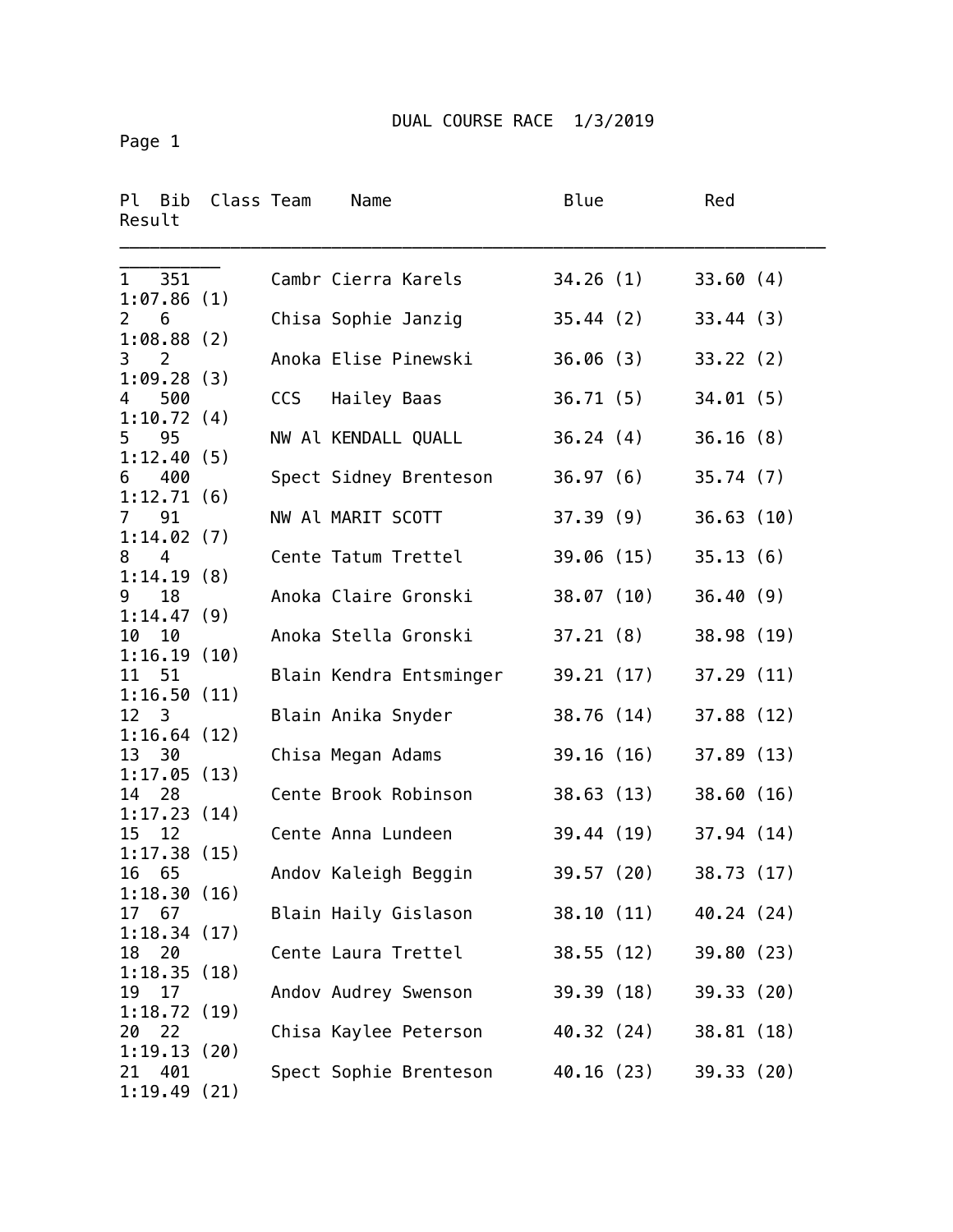| 22<br>8                   |      | Irond Leah Newbauer             | 41.21 (28)  |            | 39.69(22)  |  |
|---------------------------|------|---------------------------------|-------------|------------|------------|--|
| 1:20.90(22)<br>23<br>41   |      | Andov Natalie Schoenberg        |             | 40.90 (25) | 40.37 (25) |  |
| 1:21.27(23)               |      |                                 |             |            |            |  |
| 24 36<br>1:23.39(24)      |      | Cente Emily Anderson            |             | 41.55 (29) | 41.84 (27) |  |
| 25 19                     |      | Blain Breanna Freecheck         |             | 41.06 (27) | 42.99 (32) |  |
| 1:24.05(25)<br>26<br>14   |      | Chisa Megan Cartier             | 37.10(7)    |            | 47.36 (39) |  |
| 1:24.46(26)               |      |                                 |             |            |            |  |
| 27 92                     |      | NW Al KATIE BOTTEMA             | 42.17 (31)  |            | 42.64 (30) |  |
| 1:24.81(27)<br>28 501     | CCS  | Hannah Baas                     |             | 43.87 (34) | 41.12 (26) |  |
| 1:24.99(28)               |      |                                 |             |            |            |  |
| 29 54                     |      | Chisa Elsa Dahl                 |             | 42.78 (32) | 42.48 (28) |  |
| 1:25.26(29)<br>30<br>83   |      | Armst Sarah Appelen             |             | 45.90 (39) | 42.74 (31) |  |
| 1:28.64(30)               |      |                                 |             |            |            |  |
| 31 82                     |      | Armst Anastasia Holm            |             | 46.83 (44) | 42.59 (29) |  |
| 1:29.42(31)               |      | Blain Avery Soli                |             | 46.23 (40) | 44.89 (33) |  |
| 32 130<br>1:31.12(32)     |      |                                 |             |            |            |  |
| 33 84                     |      | Armst Vivien Gschwind           |             | 46.73 (43) | 45.61 (35) |  |
| 1:32.34(33)               |      |                                 |             |            |            |  |
| 34 62<br>1:32.45(34)      |      | Chisa Annah Mellum              | 47.20 (47)  |            | 45.25 (34) |  |
| 35<br>23                  | Coon | Shelby Robideau                 |             | 46.34 (41) | 46.41 (37) |  |
| 1:32.75(35)               |      |                                 |             |            |            |  |
| 36 52<br>1:32.93(36)      |      | Cente Evelyn Thomton            | 45.17 (38)  |            | 47.76 (41) |  |
| 37<br>59                  |      | Blain Mikayla Wolters           |             | 43.10 (33) | 49.88 (50) |  |
| 1:32.98(37)               |      |                                 |             |            |            |  |
| 38<br>- 55<br>1:33.31(38) | Coon | Emilee Verbeek                  |             | 44.70 (35) | 48.61 (46) |  |
| 39 33                     |      | Andov Rachel Larson             |             | 44.97 (37) | 48.40 (45) |  |
| 1:33.37(39)               |      |                                 |             |            |            |  |
| 40 60<br>1:34.23(40)      |      | Cente Bailey Hoff               |             | 46.51 (42) | 47.72 (40) |  |
| 41 5                      |      | Champ Anna Phleger              |             | 55.99 (58) | 38.46 (15) |  |
| 1:34.45(41)               |      |                                 |             |            |            |  |
| 42<br>43                  |      | Blain Fiona Wahlgren 47.02 (46) |             |            | 48.31 (43) |  |
| 1:35.33(42)<br>81<br>43   |      | Armst Jenny Krey                | 1:02.56(68) |            | 33.21(1)   |  |
| 1:35.77(43)               |      |                                 |             |            |            |  |
| 44 46                     |      | Chisa Ashlyn Anderson           |             | 49.66 (51) | 46.12 (36) |  |
| 1:35.78(44)<br>45 27      |      | Blain Lauren Bosley             |             | 40.06 (22) | 56.21(60)  |  |
| 1:36.27(45)               |      |                                 |             |            |            |  |
| 46 76                     |      | Cente Grace<br>Munson           |             | 47.32 (48) | 49.87 (49) |  |
| 1:37.19(46)               |      |                                 |             |            |            |  |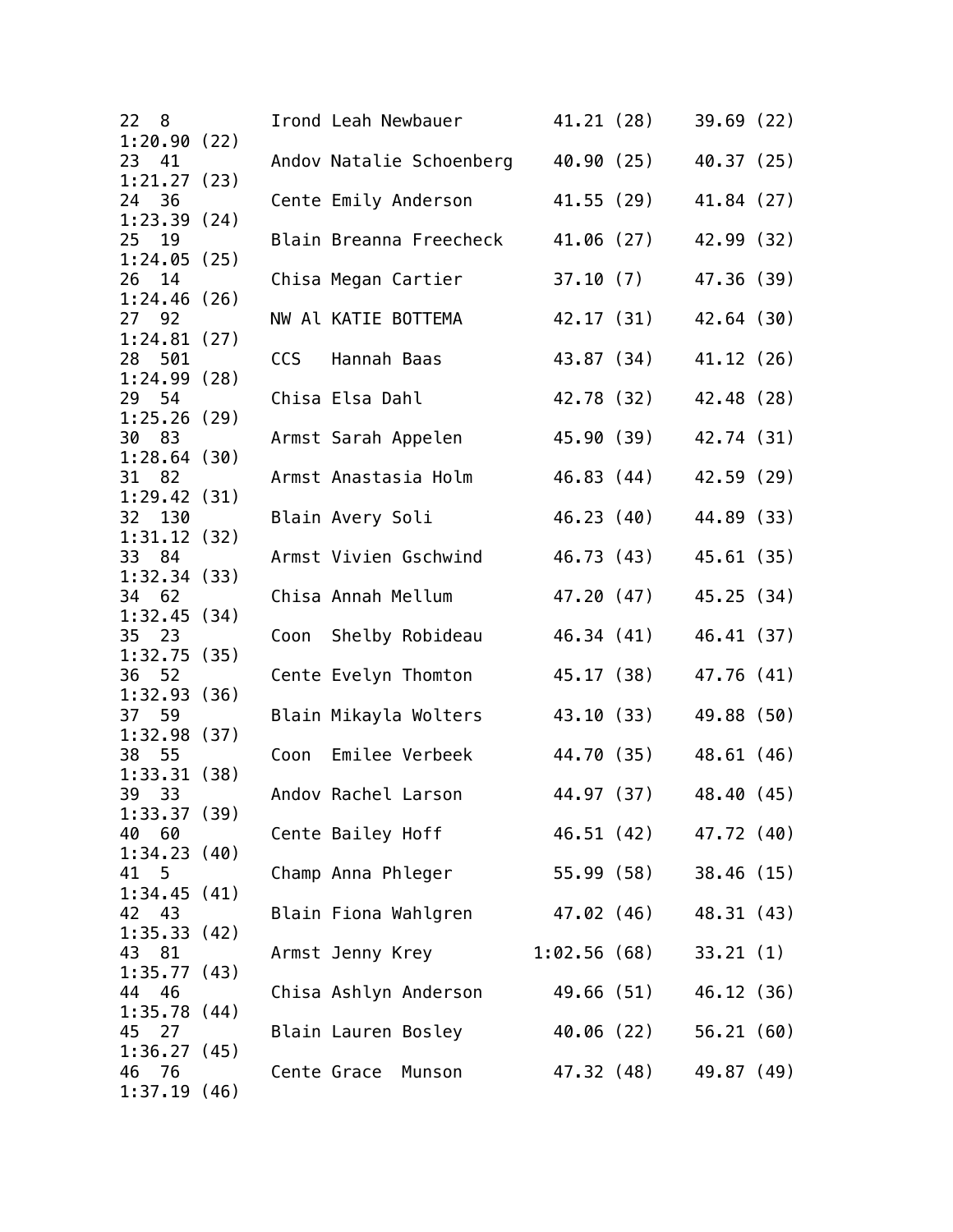| 47 146      | Cente Stella Lobinsky  | 48.07 (49) | 49.37 (47) |
|-------------|------------------------|------------|------------|
| 1:37.44(47) |                        |            |            |
| 48 32       | Irond Elizabeth Davies | 50.06(52)  | 48.23 (42) |
| 1:38.29(48) |                        |            |            |
| 49 77       | Champ Kaeden Dublin    | 51.60(54)  | 46.71 (38) |
| 1:38.31(49) |                        |            |            |
| 50 16       | Irond Emma Eclov-Reher | 50.52(53)  | 48.38 (44) |
| 1:38.90(50) |                        |            |            |

\_\_\_\_\_\_\_\_\_\_\_\_\_\_\_\_\_\_\_\_\_\_\_\_\_\_\_\_\_\_\_\_\_\_\_\_\_\_\_\_\_\_\_\_\_\_\_\_\_\_\_\_\_\_\_\_\_\_\_\_\_\_\_\_\_\_\_\_\_\_

Ski Club Software from www.SplitSecond.com 1/3/2019 8:20:18 PM

~~~~~~~~~~~~~~~~~~~~~~~~~~~~~~~~~~~ NEW PAGE

~~~~~~~~~~~~~~~~~~~~~~~~~~~~~~~~~~~ DUAL COURSE RACE 1/3/2019

Page 2

\_\_\_\_\_\_\_\_\_\_

| Pl Bib<br>Result | Class Team  | Name                     | Blue        | Red         |  |
|------------------|-------------|--------------------------|-------------|-------------|--|
| 51 73            |             | Andov Isabella Gullekson | 49.10 (50)  | 49.82 (48)  |  |
|                  | 1:38.92(51) |                          |             |             |  |
| 52 44            |             | Cente Madison Michealson | 41.82 (30)  | 1:03.53(67) |  |
| 53 49            | 1:45.35(52) |                          |             |             |  |
|                  | 1:46.94(53) | Andov Elyse Schroeder    | 52.28 (55)  | 54.66(57)   |  |
| 54 70            |             | Chisa Alexandra Witucki  | 56.22 (59)  | 52.98 (54)  |  |
|                  | 1:49.20(54) |                          |             |             |  |
| 55 26            |             | Anoka Gretchen Mugglin   | 56.49 (60)  | 52.74 (53)  |  |
|                  | 1:49.23(55) |                          |             |             |  |
| 56 87            |             | Armst Alexis Schoenberg  | 56.58 (61)  | 53.74 (56)  |  |
|                  | 1:50.32(56) |                          |             |             |  |
| 57 25            |             | Andov Delanie Schroer    | 44.94 (36)  | 1:06.01(70) |  |
|                  | 1:50.95(57) |                          |             |             |  |
| 58 57            |             | Andov Allie Wicklund     | 59.34 (63)  | 53.07(55)   |  |
|                  | 1:52.41(58) |                          |             |             |  |
| 59 136           |             | Blain Lucy Kalina        | 1:01.87(67) | 50.58 (51)  |  |
|                  | 1:52.45(59) |                          |             |             |  |
| 60 78            | 1:54.87(60) | Chisa Hailey Rivard      | 58.71 (62)  | 56.16(59)   |  |
| 61 24            |             | Irond Abbie Brown        | 59.86 (64)  | 55.55(58)   |  |
|                  | 1:55.41(61) |                          |             |             |  |
| 62 93            |             | NW Al DYLAN SHOEMAKER    | 1:00.71(65) | 56.48(61)   |  |
|                  | 1:57.19(62) |                          |             |             |  |
| 63 88            |             | Armst Morgan Townshend   | 1:09.59(74) | 50.65(52)   |  |
|                  | 2:00.24(63) |                          |             |             |  |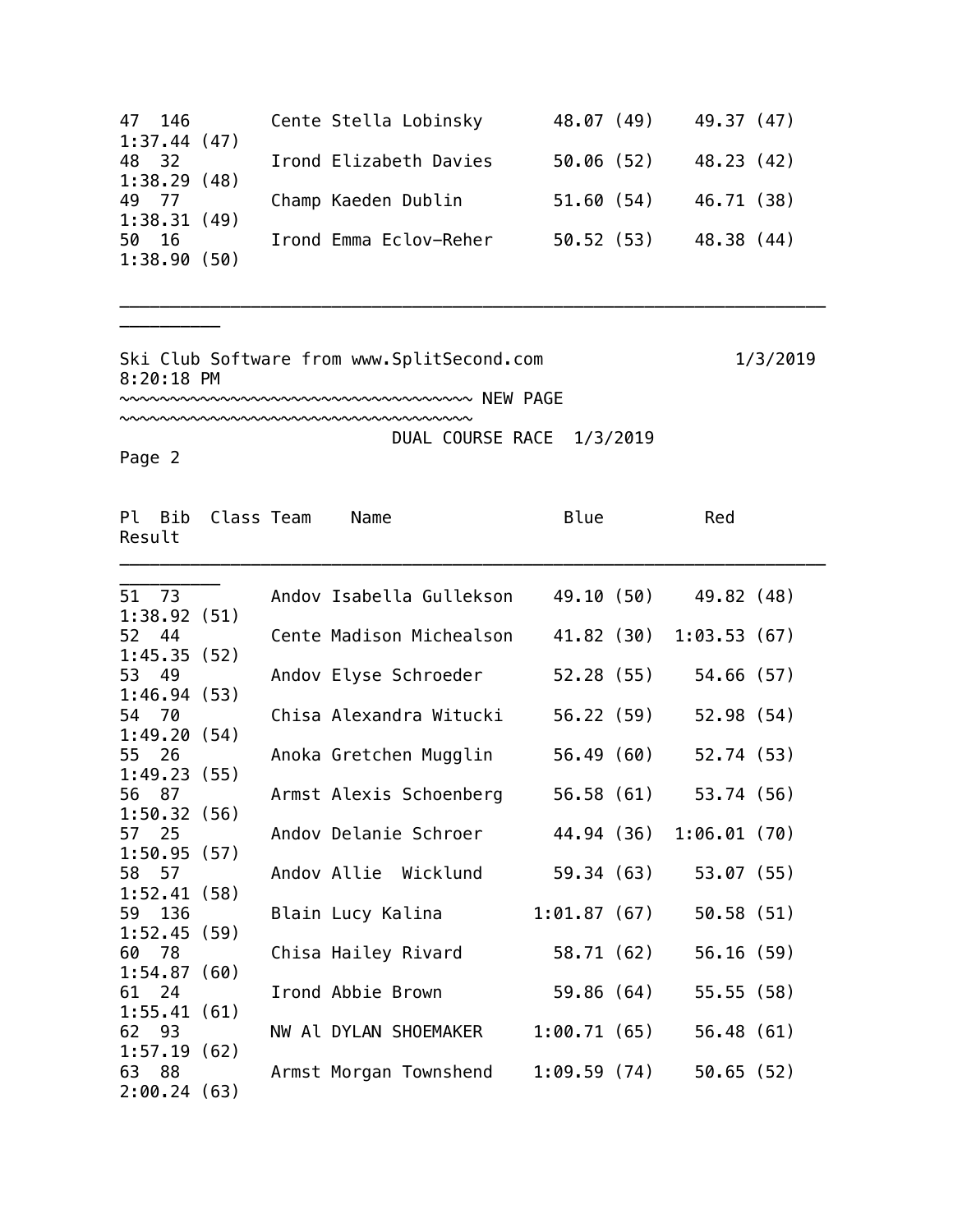| 64<br>40<br>2:01.86(64)             |      | Irond Kaia Rodgers                           | 1:03.86(70)              |            | 58.00(64)                 |  |
|-------------------------------------|------|----------------------------------------------|--------------------------|------------|---------------------------|--|
| 65<br>$\overline{1}$<br>2:04.15(65) |      | Andov Emily Schroeder                        | 39.73 (21)               |            | 1:24.42(76)               |  |
| 66 98                               |      | NW Al ALEXIS DUKE                            | 1:01.57(66)              |            | 1:03.73(68)               |  |
| 2:05.30(66)<br>67 94                |      | NW Al SAM ALTMAN                             | 1:03.04(69)              |            | 1:06.01(70)               |  |
| 2:09.05(67)<br>68 71                | Coon | Sydney Voseen                                | 1:12.22(75)              |            | 57.67(63)                 |  |
| 2:09.89(68)<br>69 63                | Coon | Krista Eckert                                | 54.93 (57)               |            | 1:17.03(74)               |  |
| 2:11.96(69)<br>70<br>9              |      | Andov Beth Dittberner                        | 40.96 (26)               |            | 1:31.44(81)               |  |
| 2:12.40(70)<br>71<br>89             |      | Armst Maria Friis                            | 1:15.40(77)              |            | 57.47(62)                 |  |
| 2:12.87(71)<br>72<br>29             |      | Champ Lucy Gauthier                          | 1:09.30(73)              |            | 1:04.26(69)               |  |
| 2:13.56(72)<br>73 38                |      | Chisa Lauren Lundberg                        | 46.83 (44)               |            | 1:28.03(78)               |  |
| 2:14.86(73)<br>74 86                |      | Armst Manon Lonfier                          | 54.04 (56)               |            | 1:28.64(79)               |  |
| 2:22.68(74)                         |      |                                              |                          |            |                           |  |
| 75 31<br>2:30.07(75)                | Coon | Julia Sides                                  | 1:14.99(76)              |            | 1:15.08(73)               |  |
| 76 45<br>2:33.81(76)                |      | Champ Brooke Murray                          | 1:08.84(71)              |            | 1:24.97(77)               |  |
| 77<br>182<br>2:34.11(77)            |      | Armst Sydney Gerlach                         | 1:35.56(79)              |            | 58.55(65)                 |  |
| 78 96<br>2:39.39(78)                |      | NW Al ELLA WALD                              | 1:08.95(72)              |            | 1:30.44(80)               |  |
| 79<br>48<br>2:47.81(79)             |      | Irond Megan Henkenius                        | 1:27.20(78)              |            | 1:20.61(75)               |  |
| 80<br>97<br>3:06.52(80)             |      | NW Al MEME WHITE                             | 1:59.83(81)              |            | 1:06.69(72)               |  |
| 81<br>34                            |      | Anoka Alexcis Wuorenma                       |                          | DSQ        | 1:03.46(66)               |  |
| 82<br>185<br>83<br>$\overline{7}$   |      | Armst Amelia Lochridge<br>Coon Erika Jenkins | <b>DNS</b>               | <b>DSQ</b> | 3:39.47(82)<br><b>DNS</b> |  |
| 84<br>15<br>85<br>21                |      | Coon Emma Bolin<br>Champ Gracie Thomason     | <b>DNS</b><br><b>DNS</b> |            | <b>DNS</b><br><b>DNS</b>  |  |
| 131<br>86                           |      | Blain Mitsuki Nishiyama                      | 1:51.65(80)              |            | DSQ                       |  |